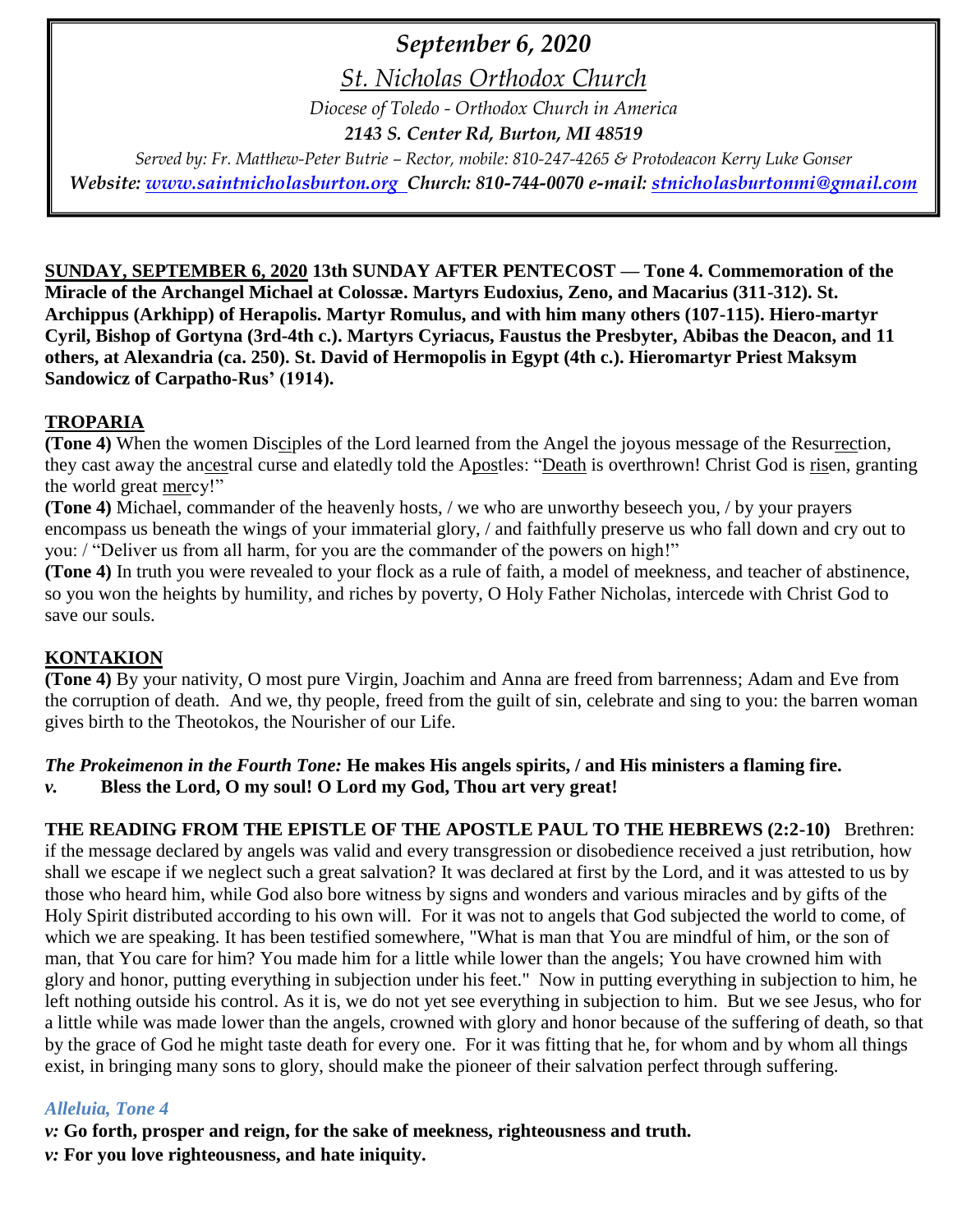**THE HOLY GOSPEL ACCORDING TO MATTHEW (21:33-42)** At that time Jesus told the people who came to Him, "Hear another parable. There was a householder who planted a vineyard, and set a hedge around it, and dug a wine press in it, and built a tower, and let it out to tenants, and went into another country. When the season of fruit drew near, he sent his servants to the tenants, to get his fruit; and the tenants took his servants and beat one, killed another, and stoned another. Again he sent other servants, more than the first; and they did the same to them. Afterward he sent his son to them, saying, 'They will respect my son.' But when the tenants saw the son, they said to themselves, 'This is the heir; come, let us kill him and have his inheritance.' And they took him and cast him out of the vineyard, and killed him. When therefore the owner of the vineyard comes, what will he do to those tenants?" They said to him, "He will put those wretches to a miserable death, and let out the vineyard to other tenants who will give him the fruits in their seasons." Jesus said to them, "Have you never read in the scriptures: 'The very stone which the builders rejected has become the head of the corner; this was the Lord's doing, and it is marvelous in our eyes'?"

#### **COMMUNION HYMN**

I will receive the cup of salvation and call on the name of the Lord. Alleluia! Alleluia! Alleluia!

#### **Commemoration of the Miracle of the Archangel Michael at Colossae – September 6**

In Phrygia, not far from the city of Hieropolis, in a place called Cheretopos, there was a church named for the Archangel Michael, built over a miraculous spring.

This church was built by a certain inhabitant of the city of Laodicia in gratitude to God for healing his mute daughter. The holy Chief Commander Michael appeared to this man in a dream and revealed to him that his daughter would receive the gift of speech after drinking from the water of the spring. The girl actually did receive healing and began to speak. After this miracle, the father and his daughter and all their family were baptized. In fervent gratitude, the father built the church in honor of the holy Chief Commander Michael. Not only did Christians begin to come to the spring for healing, but also pagans. In so doing, many of the pagans turned from their idols and were converted to the faith in Christ.

At this church of the holy Chief Commander Michael, a certain pious man by the name of Archippus served for sixty years as church custodian. By his preaching and by the example of his saintly life he brought many pagans to faith in Christ. With the general malice of that time towards Christians, and especially against Archippus, the pagans thought to destroy the church in order to prevent people from coming to that holy place of healing, and at the same time kill Archippus.

Toward this end they made a confluence of the Lykokaperos and Kufos Rivers and directed its combined flow against the church. Saint Archippus prayed fervently to the Chief Commander Michael to ward off the danger. Through his prayer the Archangel Michael appeared at the temple, and with a blow of his staff, opened a wide fissure in a rock and commanded the rushing torrents of water to flow into it. The temple remained unharmed. Seeing such an awesome miracle, the pagans fled in terror. Archippus and the Christians gathered in church glorified God and gave thanks to the holy Archangel Michael for the help. The place where the rivers plunged into the fissure received the name "Chonae", which means "plunging." from [oca.org](https://www.oca.org/saints/lives/2020/09/06/102517-commemoration-of-the-miracle-of-the-archangel-michael-at-colossa)

#### *The Holy Gospel according to Mark 16:1-8 (2nd Matins Gospel)*

Now when the Sabbath was past, Mary Magdalene, Mary the mother of James, and Salome bought spices, that they might come and anoint Him. Very early in the morning, on the first day of the week, they came to the tomb when the sun had risen. And they said among themselves, "Who will roll away the stone from the door of the tomb for us?" But when they looked up, they saw that the stone had been rolled away – for it was very large. And entering the tomb, they saw a young man clothed in a long white robe sitting on the right side; and they were alarmed. But he said to them, "Do not be alarmed. You seek Jesus of Nazareth, who was crucified. He is risen! He is not here. See the place where they laid Him. But go, tell His disciples – and Peter – that He is going before you into Galilee; there you will see Him, as He said to you. So they went out quickly and fled from the tomb, for they trembled and were amazed. And they said nothing to anyone, for they were afraid.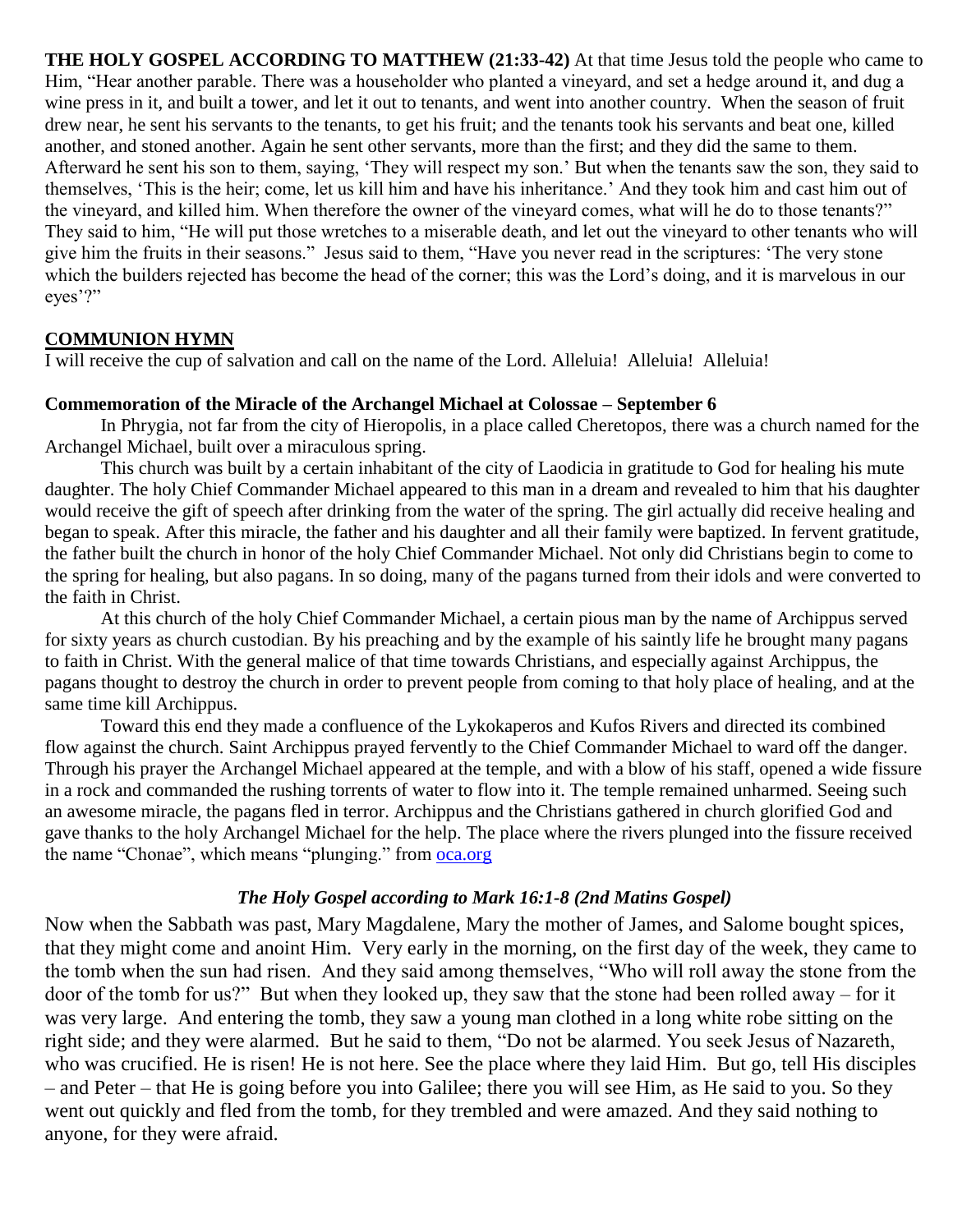# းရွို့မှာ မရွိမှာ မရွိမှာ မရွိမှာ မရွိမှာ မရွိမှာ မရွိမှာ မရွိမှာ မရွိမှ မရွိမှ ရွေးကြီး ရရွိမှ မရွိမ

#### **CANDLE INTENTIONS FOR THE HEALTH AND BLESSINGS OF**

Health & God's blessings for Megan Krigner on her new job in N. Carolina Love, Mom, Dad & Danny Joe Neely Happy Birthday  $\&$  blessings Sept.  $12^{th}$  Baba Protection for my family Lucy Hogg Fr. Tom, Fr. Don, Fr. Paul, Fr. Anthony, Fr. Robert, Aaron, Milica, Calvin, Larry, Helen, Angelo, Joan, Peggy, Bob, Angelo, Christine, Dorothy, Irene, Allen, Deborah, Luba, Kosta, Stojan, Mira, Bosa, Christopher, Allison, Jeanette, Katheryn, Joseph, Ted, Marlene, Gladys, all the parishioners of St. Nicholas, my family & friends. Joe Tome Special Intention Joe Tome

#### **CANDLE INTENTIONS FOR BLESSED REPOSE**

Alex Popoff & Anna Branoff Magda Popoff Magda Popoff Joe Goodman Blessed Repose~Memory Eternal (6 yrs. Sept. 11) Dorothy Goodman

# ခရွိက ခရွိက ခရွိက ခရွိက အိုင်း အိုင်း ခရွိက ခရွိက ခရွိက ခရွိက ခရွိက ခရွိက ခရွိက ခရွိက ခရွိက ခရွိက

**Welcome to everyone joining us via our YouTube channel:** *[St Nicholas Orthodox Church Burton.](https://www.youtube.com/channel/UC59tV-Re443z-GCoETAUvfA)* If at the time of the divine services you cannot access the livestream, please check out [St. Mary Magdalene Church](https://www.youtube.com/channel/UClHAqZrWkXdYELujbbIslHg) or [St George](https://www.youtube.com/channel/UCpLWfxMIJK4uQOV41ekE6Wg/videos?view=2&flow=grid)  [Church](https://www.youtube.com/channel/UCpLWfxMIJK4uQOV41ekE6Wg/videos?view=2&flow=grid) or [Assumption Church](https://www.facebook.com/AssumptionGrandBlanc/) for their livestreams.

**NATIVITY OF THE MOTHER OF GOD** The first great feast of the new Church year is the birth of the evervirgin Mary which we celebrate on September 8. The Orthodox parishes of Genesee County will keep this feast with [Vespers here on Monday, September 7 at 6 pm –](https://www.youtube.com/watch?v=IsiQsILQTys) livestreamed and [Divine Liturgy at Assumption Church on](https://www.facebook.com/AssumptionGrandBlanc/)  Tuesday, September 8 at 10 am- [livestreamed on their Facebook page.](https://www.facebook.com/AssumptionGrandBlanc/) The Liturgy will be preceded by Orthros at 9 am which will not be livestreamed. All of these services are open to everyone to attend in person.

**ADULT EDUCATION CLASS** will resume on September  $16<sup>th</sup>$  at  $11:15$  am-12:15am in the pavilion. The class will be continuing our book *Early Christian Fathers.*

**CATHOLIC CHARITIES** of Shiawassee & Genesee Counties is looking for volunteers to help with an upcoming fundraiser, *The Ginormous Tent Sale*. The sale will be held at ELGA Credit Union (Burton Branch) 2305 S. Center Road, Burton. The sale is September 3-7<sup>th</sup>, and tear down Sept. 8-9<sup>th</sup>. If you can lend a hand please call Theresa Hurley on 810-853-0097. Thank You!

### **MAKE YOUR FAITHFUL GIVING EASY AND CONVENIENT WITH GIVELIFY**



You can donate to St. Nicholas with an app on your phone  $\&$  as always on our website by <https://saintnicholasburton.org/> Go to the website and on the home page click on the box **Give now with Givelify** which will walk you through the donation process; this is a secure site. **If you do not wish to donate online, you may write a check to St. Nicholas Orthodox Church and send it to the parish address: 2143 S Center Rd, Burton, MI 48519.**

#### **KEEPING IN TOUCH WITH THOSE IN NURSING HOMES AND ASSISTED LIVING FACILITIES**

**To aid in your outreach, here is a listing of their addresses:**

**Helen Ashmun 4436 Beecher Rd. Flint, MI 48532 Larry Bladecki 3254 E. Midland Rd. Bay City, MI 48706 Gladys Edwards 2 Harbor Dr. St. Clair, MO 63077 Paul Ellis 2360 Stonebridge Dr. Flint, MI 48532 Vasilka Karatza Regency 1330 Grand Pointe Ct Grand Blanc, MI 48439**

**Jo Sredich Serenity 11328 N Bray Rd Clio, MI 48420 \*Note new address**